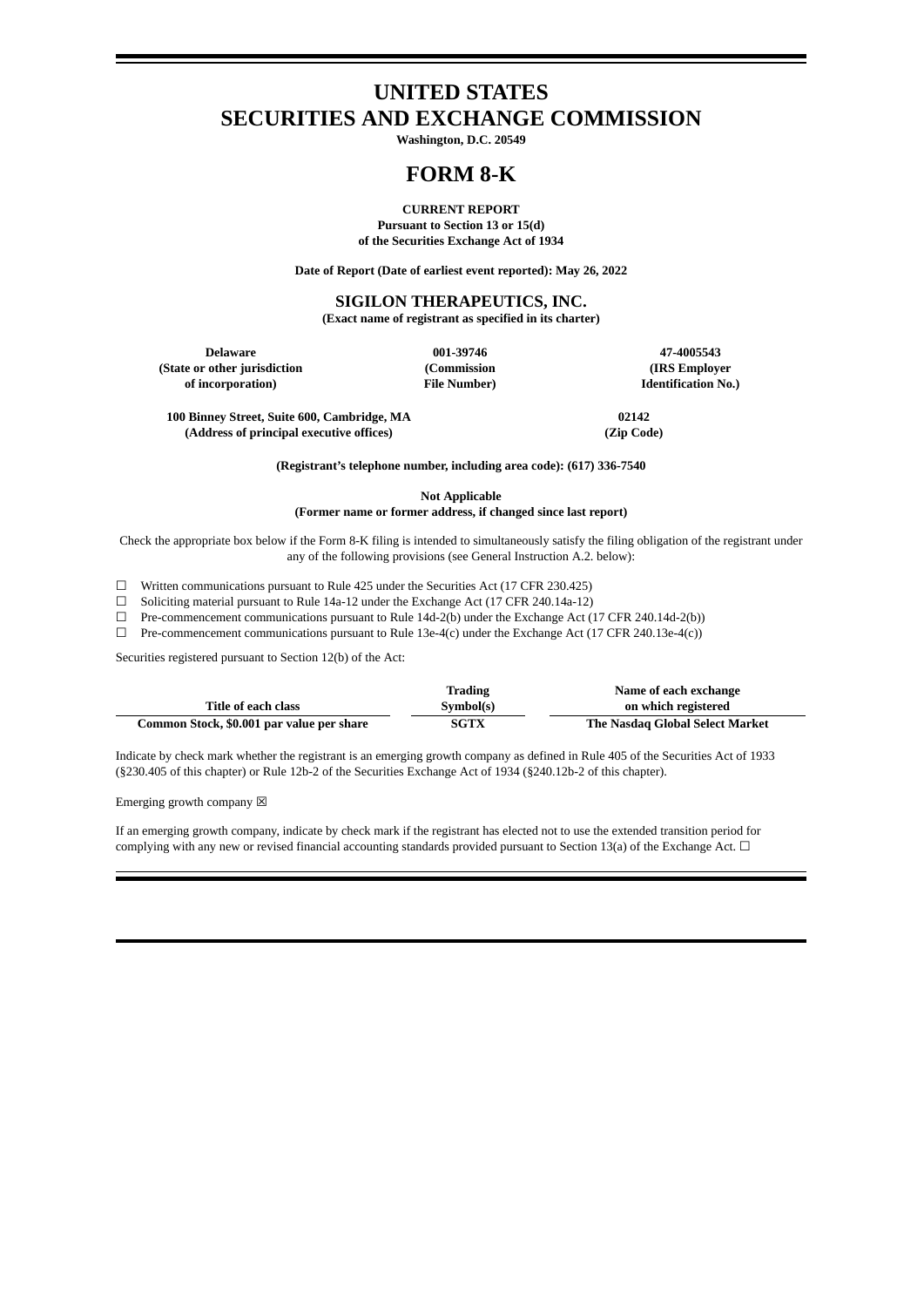### **Item 5.07 Submission of Matters to a Vote of Security Holders.**

On May 26, 2022, Sigilon Therapeutics, Inc. (the "Company") held its annual meeting of stockholders (the "Annual Meeting"). The following is a brief description of each proposal voted upon at the Annual Meeting and the final voting results for each such proposal.

#### **Proposal 1: Election of Directors**

The stockholders of the Company elected the director nominees listed below to serve on the Company's Board of Directors as members of Class II for a term of three years. The results of the vote were as follows:

| Name of Nominee              | For        | <b>Against</b> | <b>Abstain</b> | <b>Broker Non-</b><br>Votes |
|------------------------------|------------|----------------|----------------|-----------------------------|
| Rogerio Vivaldi Coelho, M.D. | 19.520.169 | 1,249,773      | 956            | 4,229,374                   |
| John Cox                     | 19,508,412 | 1.261.559      | 927            | 4.229.374                   |
| Kavita Patel, M.D.           | 19,477,859 | 1,288,906      | 4.133          | 4,229,374                   |

#### **Proposal 2: Ratification of the Company's Independent Registered Public Accounting Firm**

The stockholders of the Company ratified the selection of PricewaterhouseCoopers LLP as the Company's independent registered public accounting firm for the year ended December 31, 2022. The results of the vote were as follows:

| For        | Against | Abstain |  |
|------------|---------|---------|--|
| 24,875,086 | 121.003 | .183    |  |